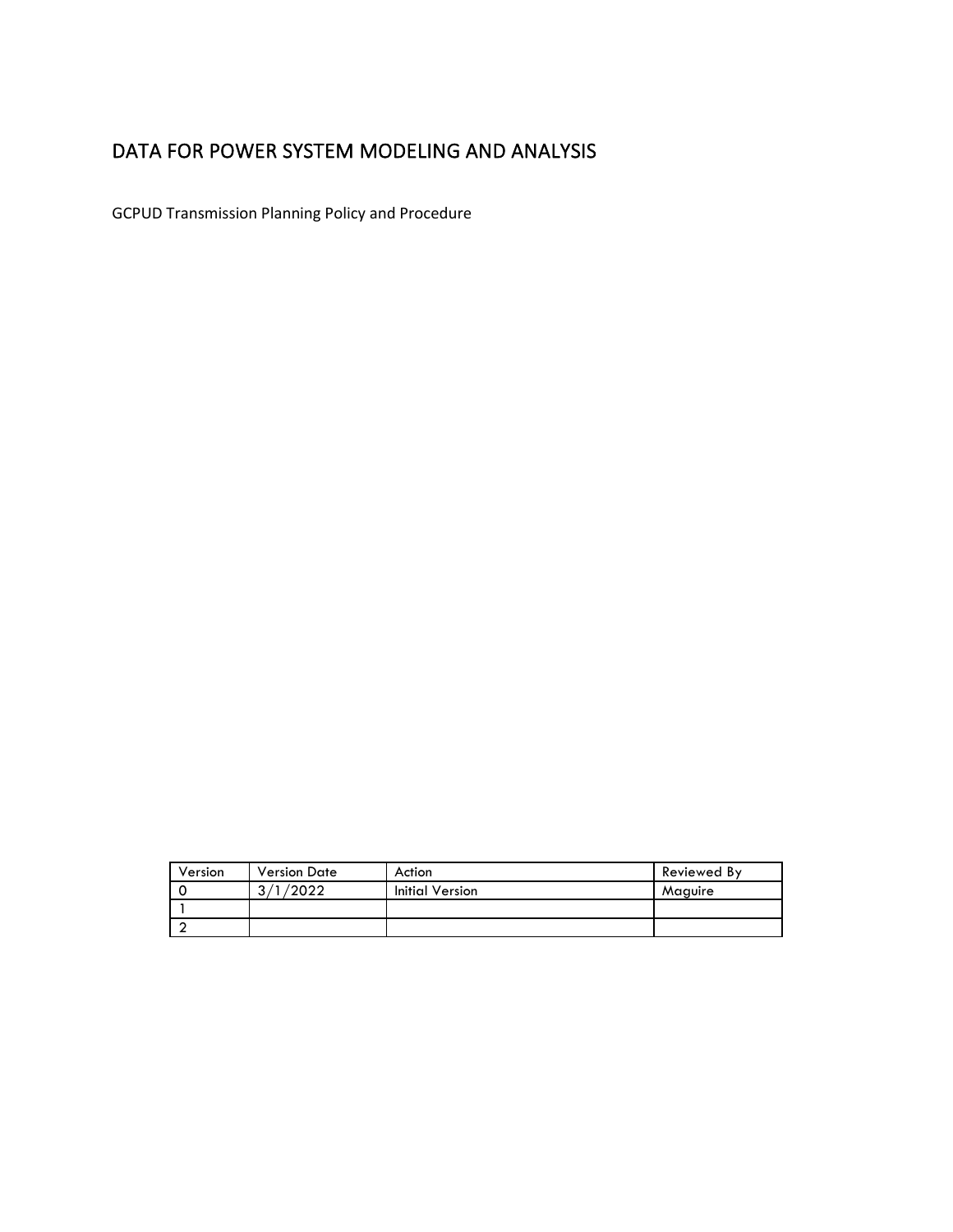#### Contents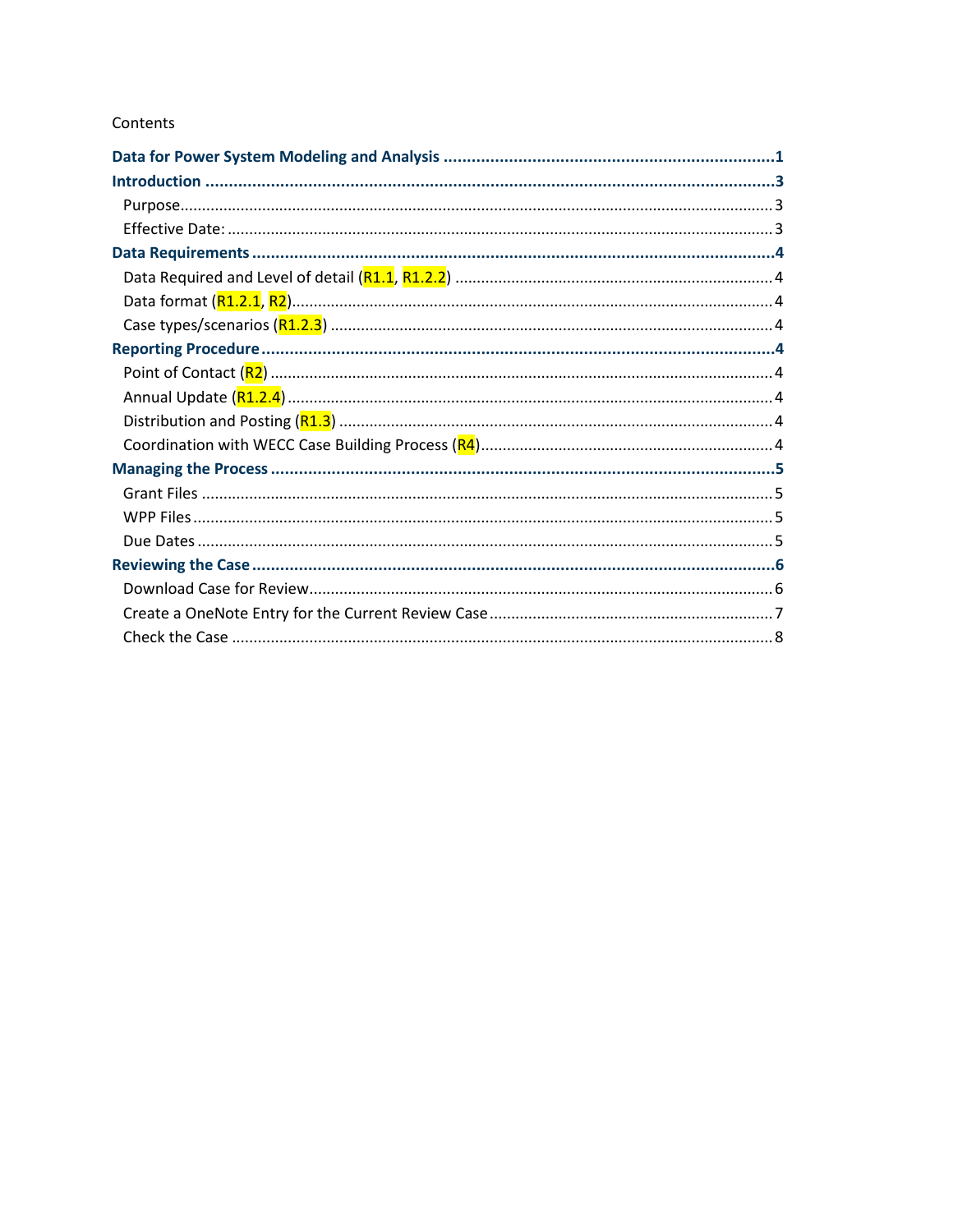# <span id="page-2-0"></span>**INTRODUCTION**

#### <span id="page-2-1"></span>Purpose

This document describes how to develop and review steady state, dynamic, and short-circuit data used to model Grant's Planning Coordinator Area of the Transmission System in compliance with NERC Standards MOD-032-1 and TPL-001-5. Grant Transmission Planners perform the case building process through active participation in the WECC System Review Subcommittee, by following the guidelines in the current-year WECC Data Preparation Manual, and by building cases described in the current-year Base Case Compilation Schedule. The WECC case building process is coordinated regionally, and Grant planners actively participate in the Area 40 coordination program currently facilitated through the Northwest Power Pool.

The Transmission Planning group within GCPUD functions as both the Planning Coordinator and Transmission Planner in the creation and upkeep of these modeling data requirements and reporting procedures (MOD-032-1, R1).

#### <span id="page-2-2"></span>Effective Date:

March 1, 2022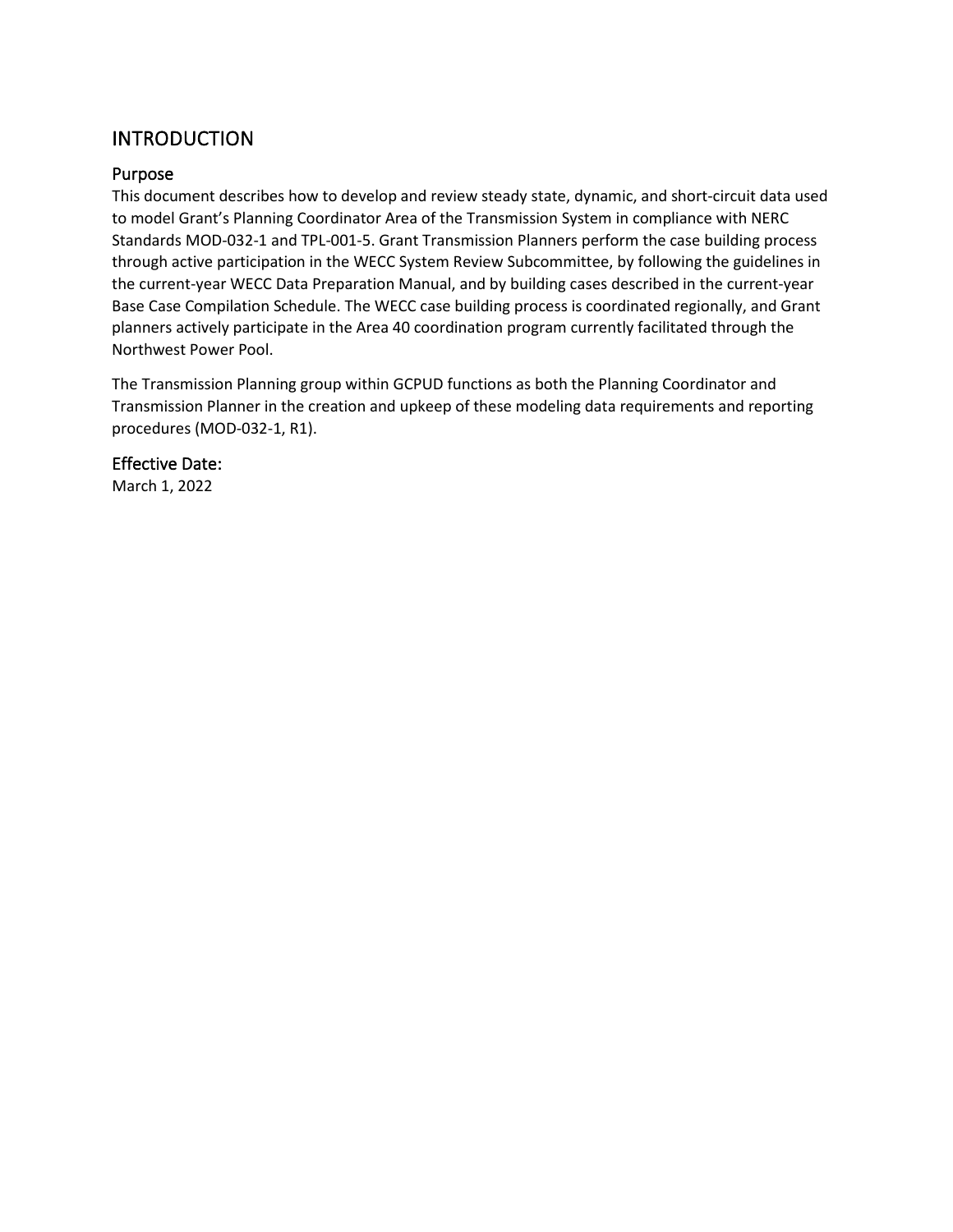# <span id="page-3-0"></span>DATA REQUIREMENTS

### <span id="page-3-1"></span>Data Required and Level of detail (R1.1, R1.2.2)

The level of detail for each type of facility must adhere to the guidelines as described within the currentyear revision of the WECC Data Preparation Manual, which is a super-set of data described in MOD-032- 1, Attachment 1.

### <span id="page-3-2"></span>Data format (R1.2.1, R2)

The development of power system models is based on data collected from each Balancing Authority, Generator Owner, Resource Planner, Transmission Owner, Load Serving Entity, and Transmission Service Provider within the District's Planning Coordinator Area. For GCPUD facilities, GCPUD Transmission Planning acts as all functional entities mentioned in R2. The following options are available for submitting data:

- Provide data within PowerWorld .pwb or .aux file formats
- Tabulated spreadsheet (pre-populated tables from previous submittals can be provided)

#### <span id="page-3-3"></span>Case types/scenarios (R1.2.3)

Various case types and scenarios are developed for each calendar year according to the current-year WECC Base Case Compilation Schedule (BCCS). The BCCS typically includes the following base cases:

- Five operation cases
- Two specialized cases
- One 5-year summer planning case
- One 5-year winter planning case
- One 10-year summer planning case
- One 10-year winter planning case

### <span id="page-3-4"></span>REPORTING PROCEDURE

#### <span id="page-3-5"></span>Point of Contact (R2)

Applicable entities within the District's Planning Coordinator Area shall submit documentation, data, and associated correspondence to the following email address: TransmissionPlanning@gcpud.org

#### <span id="page-3-6"></span>Annual Update (R1.2.4)

Data shall be submitted by each applicable entity within the third calendar quarter of each year.

#### <span id="page-3-7"></span>Distribution and Posting (R1.3)

This Data for Power System Modeling and Analysis document is posted on the District's public web page within the [Transmission Information](https://www.grantpud.org/transmission-information) section.

#### <span id="page-3-8"></span>Coordination with WECC Case Building Process (R4)

Grant coordinates case building with WECC (ERO) through a General Services Agreement established with the Northwest Power Pool – now the Western Power Pool (WPP) – for Area 40 coordination. WPP receives case building communications from WECC, leads the review process for Area 40 participants, provides an ftp repository for downloading and uploading base cases, and submits completed cases back to WECC once approved by the Area 40 participants.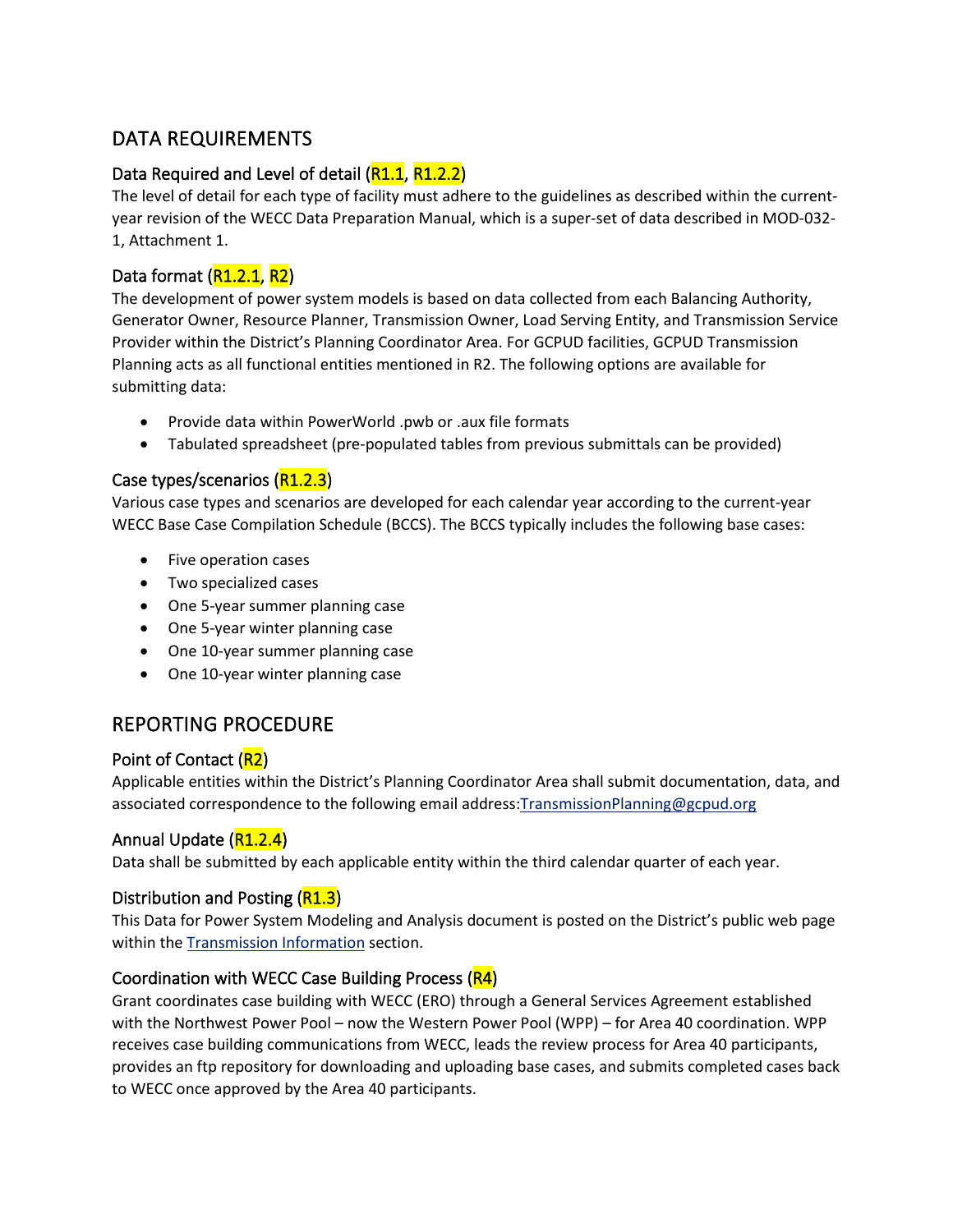### <span id="page-4-0"></span>MANAGING THE PROCESS

In general, Microsoft OneNote is used to document the review process, working files are held on the user's PC, and when the case review is completed, the working folders on the user's PC are uploaded to the WECC Case Building archive on the corporate drive.

#### <span id="page-4-1"></span>Grant Files

All WECC case building documents are stored on a corporate drive at:

[S:\Depts\TSSystemsEngineering\Transmission Planning\WECC Case Building.](file://ephw16dfsfs01.gcpud.org/fs/Depts/TDSystemsEngineering/Transmission%20Planning/WECC%20Case%20Building) This folder includes a Microsoft OneNote [document](onenote://S:/Depts/TDSystemsEngineering/Transmission%20Planning/WECC%20Case%20Building) used to write notes generated during case reviews. The folder also contains calendar-year folders holding all base case development files downloaded and uploaded to/from the WPP ftp site with a structure generally mimicking the structure found on the WPP site.

#### <span id="page-4-2"></span>WPP Files

Grant Planning engineers working on base case development will need to request ftp access from the WPP for the purpose of Area 40 coordination. The site provides a centralized location used to participate in the WECC case building process.

#### <span id="page-4-3"></span>Due Dates

A good practice for the case building engineer is to enter due dates into Outlook before the beginning of each cycle. Dates needing a response from GCPUD are given at the start of each build season in the BCCS document. The schedule for the 2022 cycle is shown for example in [Figure 1.](#page-4-4)

| Case                             | Date Data<br><b>Request</b><br><b>Mailed</b> | Date Data<br>Due to Sub-<br>Coordinate<br>L&R Info | Date Data<br>Due to Area<br>Coordinator | Date Area<br>Coordinator<br>Due to<br><b>WECC Staff</b> | <b>WECC Staff</b><br><b>Send Case for</b><br><b>Review</b> | <b>Date Comments</b><br>Due to Area<br>Coordinator | Date Area<br>Coordinator<br><b>Comments Due</b><br>to<br><b>WECC Staff</b> | <b>WECC Staff</b><br><b>Finalize</b><br><b>Date</b> |
|----------------------------------|----------------------------------------------|----------------------------------------------------|-----------------------------------------|---------------------------------------------------------|------------------------------------------------------------|----------------------------------------------------|----------------------------------------------------------------------------|-----------------------------------------------------|
| 2022 LSP2S*                      | 4/23/21                                      |                                                    | 5/14/21                                 | 6/11/21                                                 | 7/2/21                                                     | 7/23/21                                            | 8/6/21                                                                     | 8/20/21                                             |
| 2025 HS3S*                       | 6/25/21                                      |                                                    | 7/16/21                                 | 8/13/21                                                 | 9/3/21                                                     | 9/17/21                                            | 10/1/21                                                                    | 10/15/21                                            |
| 2022 HS3S                        | 7/23/21                                      |                                                    | $\sim$                                  | $\sim$                                                  | $\sim$                                                     | 8/20/21                                            | 9/17/21                                                                    | 10/15/21                                            |
| 2033 LSP1S                       | 9/17/21                                      | 10/1/21                                            | 10/8/21                                 | 10/29/21                                                | 11/19/21                                                   | 12/10/21                                           | 1/7/22                                                                     | 1/28/22                                             |
| 2022-23 HW3-OP<br>2022-23 LW1-OP | 10/15/21                                     | 11/5/21                                            | 11/12/21                                | 12/10/21                                                | 1/7/22                                                     | 2/4/22                                             | 2/25/22                                                                    | 3/25/22                                             |
| 2023 HSP1-OP                     | 11/12/21                                     | 12/3/21                                            | 12/10/21                                | 1/7/22                                                  | 2/4/22                                                     | 2/25/22                                            | 3/18/22                                                                    | 4/8/22                                              |
| 2027-28 HW2<br>2028 HS2          | 12/10/21                                     | 12/31/21                                           | 1/7/22                                  | 2/4/22                                                  | 2/25/22                                                    | 3/18/22                                            | 4/8/22                                                                     | 5/6/22                                              |
| 2023 HS4-OP<br>2023 LS1-OP       | 3/18/22                                      | 4/8/22                                             | 4/15/22                                 | 5/13/22                                                 | 6/10/22                                                    | 7/1/22                                             | 7/22/22                                                                    | 8/12/22                                             |
| 2032-33 HW1<br>2033 HS1          | 4/15/22                                      | 5/6/22                                             | 5/13/22                                 | 6/10/22                                                 | 7/1/22                                                     | 7/22/22                                            | 8/12/22                                                                    | 9/2/22                                              |

#### 2022 Base Case Compilation Schedule

#### **Figure 1: Example BCCS Schedule**

<span id="page-4-4"></span>Important due dates for Outlook are given for each case in columns four and seven, which are the dates GCPUD review files are due to be uploaded to the corresponding folders at the WPP ftp site. Column four dates indicate when Pre-run review files are due, and column seven dates indicate when Review files are due.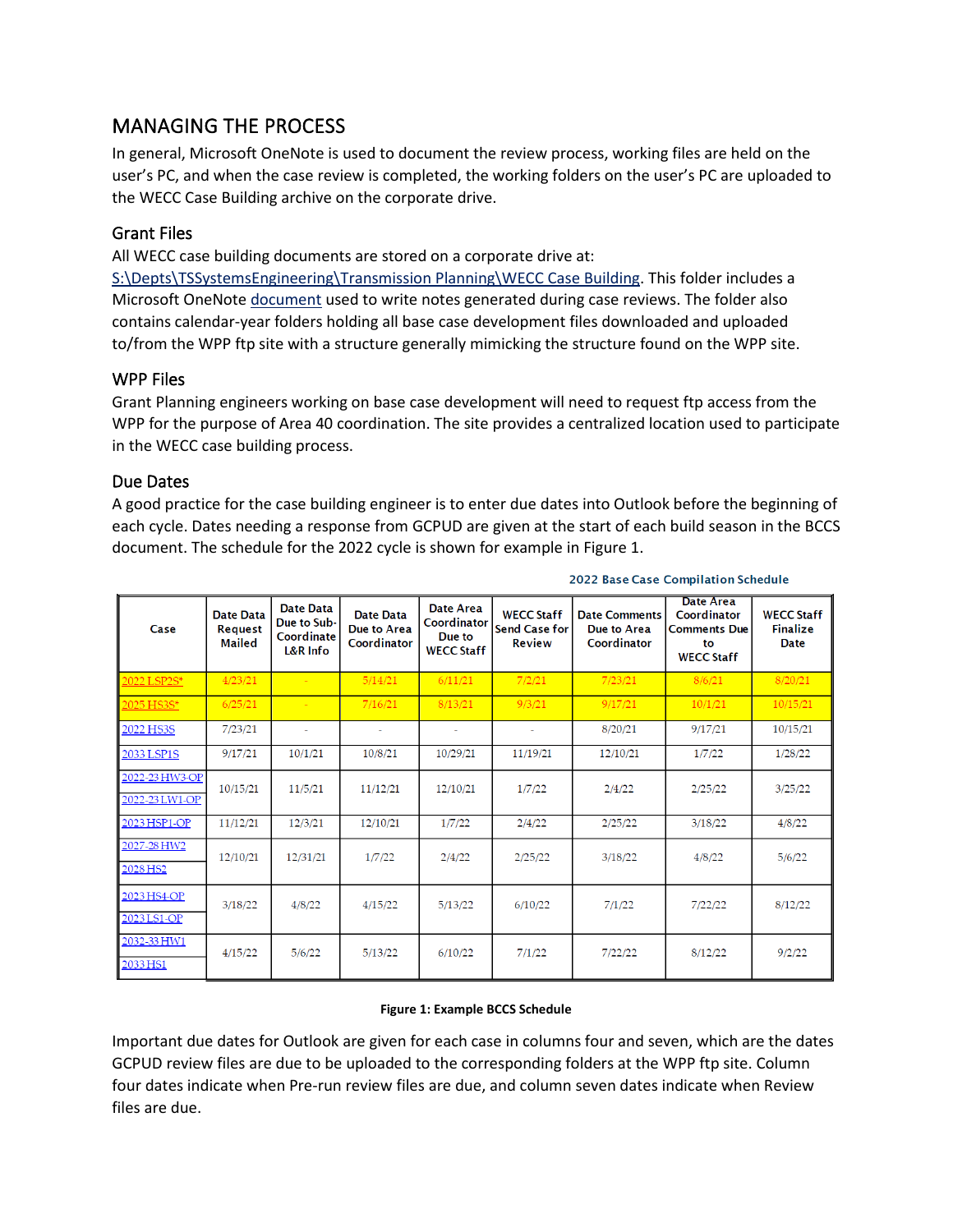### <span id="page-5-0"></span>REVIEWING THE CASE

#### <span id="page-5-1"></span>Download Case for Review

- 1. Create a local file structure to store working files.
- 2. Login to the WPP ftp site using FileZilla (available in Software Center) and navigate to the case under consideration[. Figure 2](#page-5-2) shows an example for the location of Pre-run files for the 28 Heavy Summer season. Pre-run cases are currently located in the *Seed Case* folder within the *Initial Case* folder for the seasonal scenario. Review cases can be found in the *WECC Review Case* folder under the *Review Case* folder just a bit below the *Initial Case* folder.



**Figure 2: WPP ftp Site Structure**

<span id="page-5-2"></span>3. Double-clicking on the *Seed Case* folder reveals all the files in the folder and shows them in the pane below as shown in [Figure 3.](#page-6-1) The left side of the display shows the users local file system which should be prepared to download case files. Double-clicking each file from the right-side panel downloads the file into the file location shown on the left-hand panel.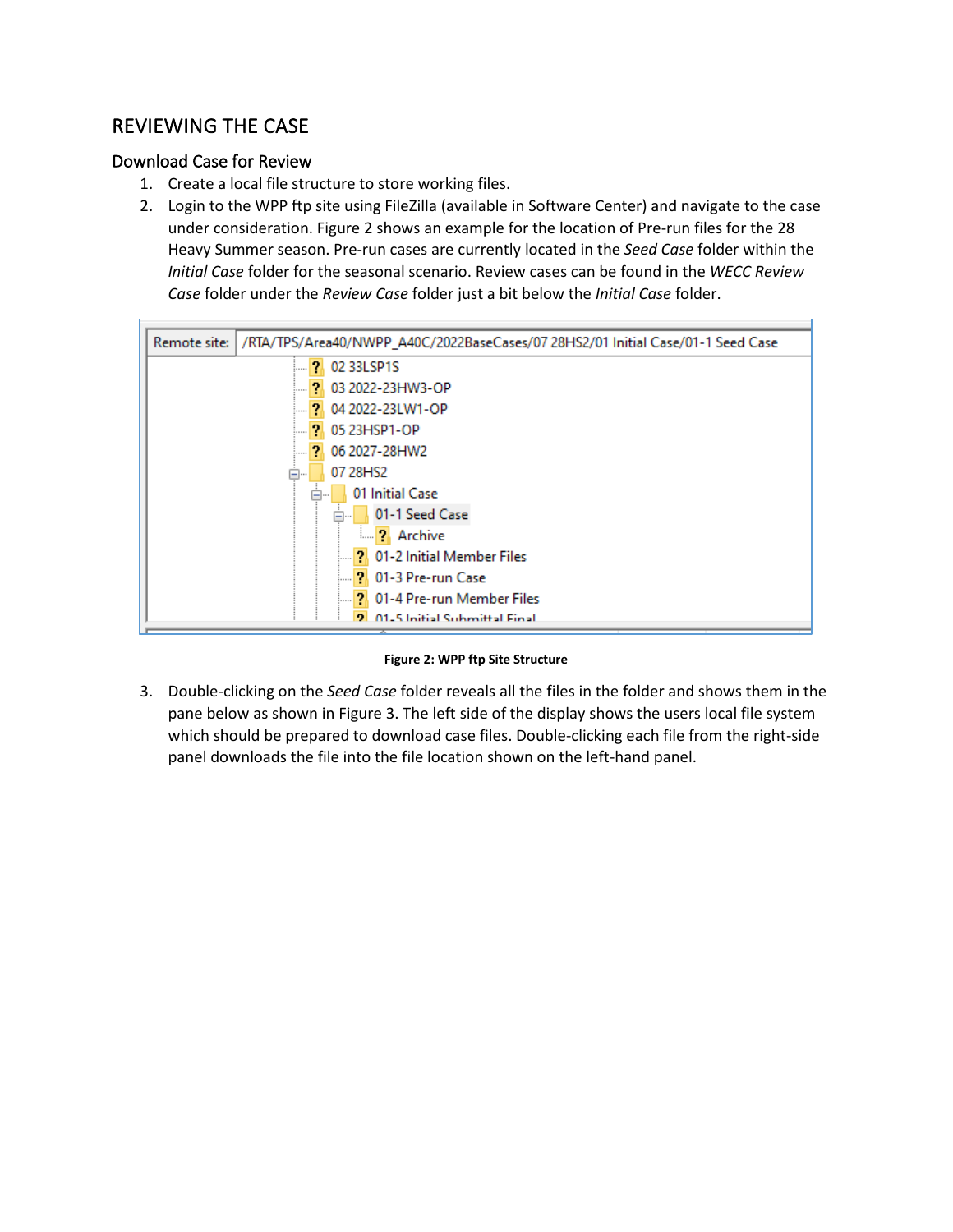

**Figure 3: Case File Location**

<span id="page-6-1"></span>4. Extract the included zip file to open the ASMAT pdf used in the following steps.

#### <span id="page-6-0"></span>Create a OneNote Entry for the Current Review Case

NOTE: The OneNote file is stored on the corporate drive, so you need to be onsite or connected via the vpn for access. If using the vpn, note that FileZilla will often not connect to WPP, and downloading/uploading to WPP requires the vpn be disconnected.

- 1. Open the WECC Case Buildin[g OneNote](onenote://S:/Depts/TDSystemsEngineering/Transmission%20Planning/WECC%20Case%20Building) and navigate to the current calendar year. If this is the first case in a new cycle, create a new Section for the coming year.
- 2. Create a new Page for the case under review and create a Subpage for Pre-run and a Subpage for Review as depicted in [Figure 4.](#page-6-2)



<span id="page-6-2"></span>**Figure 4: OneNote Entry**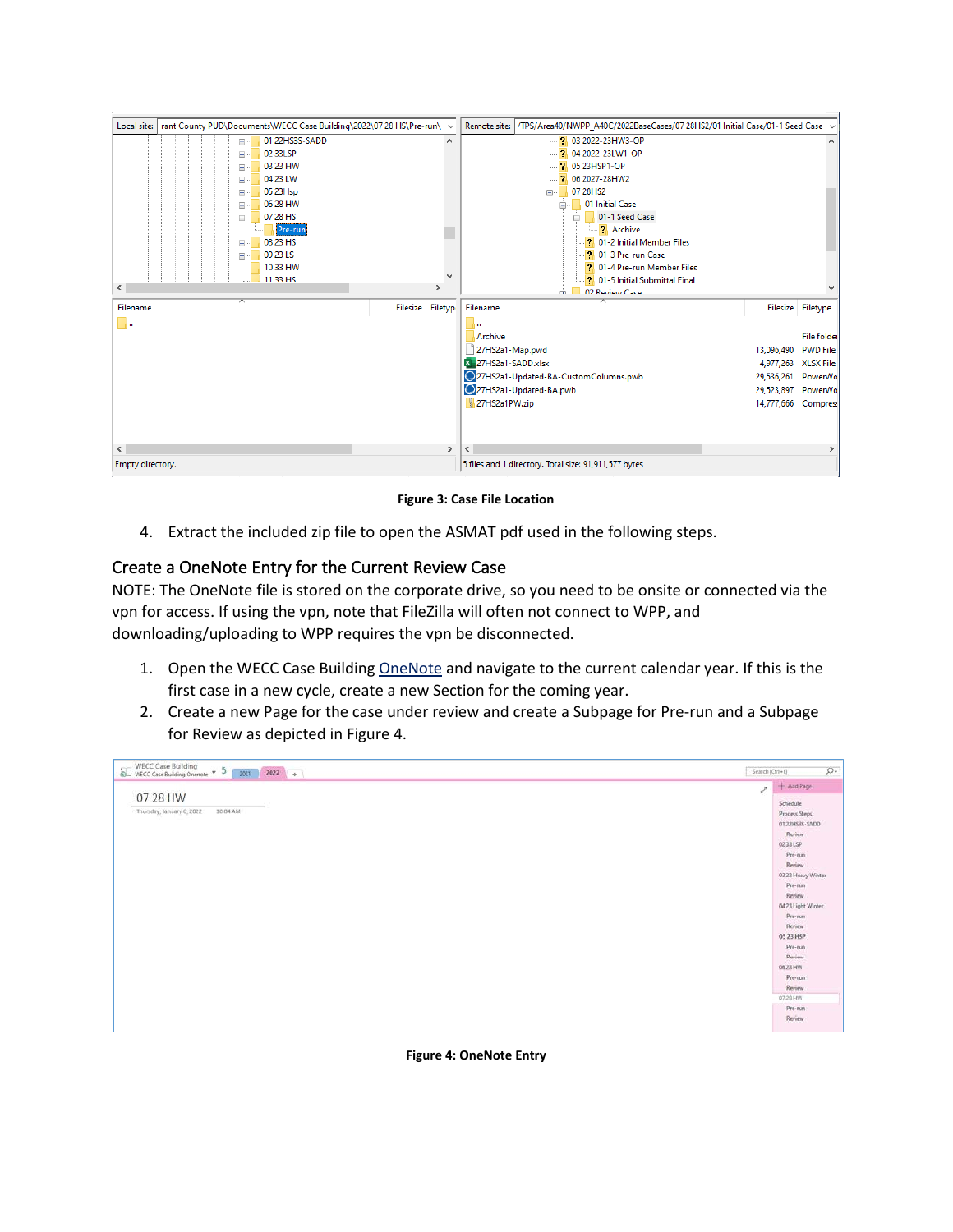3. Print the *Case Summary Sheet* page from the ASMAT file to OneNote, directing the print to the case main page, which should result in the page looking like that in [Figure 5](#page-7-1) for the 2023 Heavy Spring case. This provides summary information for the case under review.

|                                     | $\Box$ WECC Case Building<br>WECC Case Building Onenote $\ast$ 5 2021 2022 + |                |                  |                          |  | Search (Ctrl+E) |                            |
|-------------------------------------|------------------------------------------------------------------------------|----------------|------------------|--------------------------|--|-----------------|----------------------------|
|                                     |                                                                              |                |                  |                          |  | $\mathcal{P}$   | $+$ Add Page.              |
| 05 23 HSP                           |                                                                              |                |                  |                          |  |                 | Schedule                   |
| Monday, December 6, 2021<br>8:32 AM |                                                                              |                |                  |                          |  |                 | Process Steps              |
|                                     |                                                                              |                |                  |                          |  |                 | 0122HS35-SADD              |
|                                     |                                                                              |                |                  |                          |  |                 |                            |
|                                     |                                                                              |                |                  |                          |  |                 | Review                     |
|                                     |                                                                              |                |                  |                          |  |                 | 02 33 LSP                  |
|                                     |                                                                              |                |                  |                          |  |                 | Pre-tun                    |
|                                     |                                                                              |                |                  |                          |  |                 | Review                     |
|                                     |                                                                              |                |                  |                          |  |                 | 03 23 Heavy Winter         |
|                                     |                                                                              |                |                  |                          |  |                 | Pre-run                    |
|                                     | <b>Case Summary Sheet</b>                                                    |                |                  |                          |  |                 | Review                     |
|                                     |                                                                              |                |                  |                          |  |                 |                            |
|                                     | 2022 Heavy Spring 1 Operating Base Case                                      |                |                  |                          |  |                 | 04 23 Light Winter         |
|                                     | Purpose: OPERATING CASE - TO REPRESENT ANTICIPATED OPERATING CONDITIONS WITH |                |                  |                          |  |                 | Pre-run                    |
|                                     | HIGH FLOWS FROM NORTHWEST TO CALIFORNIA.                                     |                |                  |                          |  |                 | Review                     |
|                                     |                                                                              |                |                  |                          |  |                 | 05 23 HSP                  |
|                                     | Loads: Expected peak load for the months of March - May                      |                |                  |                          |  |                 | $p_{\text{re}-\text{num}}$ |
|                                     | Time: 1600 - 2000 hours MST.                                                 |                |                  |                          |  |                 | Review                     |
|                                     | Generation                                                                   | Hydro          | <b>Thermal</b>   | <b>Renewables</b>        |  |                 | 06 28 HW                   |
|                                     | Canada                                                                       | Median         | $\mu$            | $\overline{\phantom{a}}$ |  |                 |                            |
|                                     | Northwest                                                                    | High           | Low              | $-1$                     |  |                 | Pre-run                    |
|                                     | Idaho/Montana                                                                | High<br>Median | Median<br>Median | $\sim$                   |  |                 | Review                     |
|                                     | Colorado/Wyoming<br>Northern California Hydro                                | Median.        | $\sim$           | me."<br>$\sim$           |  |                 | 07 28 HW                   |
|                                     | Northern California                                                          | High           | Low              | $\overline{a}$           |  |                 | Pre-min                    |
|                                     | Southern California                                                          | $\sim$         | $\sim$           | $\sim$                   |  |                 |                            |
|                                     |                                                                              |                |                  |                          |  |                 | Review                     |

**Figure 5: Case Summary Sheet to OneNote**

<span id="page-7-1"></span>4. Use the Pre-run and Review subpages for review notes. An option for use is to copy all emails associated with the review cycle to this page, as shown for example [Figure 6.](#page-7-2)

| Pre-run            |                                                           |                                                      |         |           | ë<br>$\overline{a}$ | $+$ Add Page<br>Schedule                               |
|--------------------|-----------------------------------------------------------|------------------------------------------------------|---------|-----------|---------------------|--------------------------------------------------------|
|                    | Monday, December 6, 2021<br>8:33 AM                       | From Seed Case                                       |         |           |                     | Process Steps<br>01 22HS35-SADD<br>Review<br>02.33 LSP |
|                    |                                                           | Load and Generation                                  | MW      | Myan      |                     | Pre-run                                                |
| Subject            | Action Request - WECC 2023 HSP1-OP Base Case Data Request | Load                                                 | 725.86  | 185.48    |                     | Review                                                 |
| <b>From</b>        | <b>WECC Stakeholder Services</b>                          | Generation                                           | 1085.00 | $-23.07$  |                     | 03.23 Heavy Winter                                     |
| To:                |                                                           | Fixed Bus Shunts                                     | 0.0     | 0.0       |                     | Pre-nin                                                |
| Sent.              | Friday, November 12, 2021 10:05 AM                        | Switched Bus Shunts                                  | 0.0     | 99.5      |                     | Review                                                 |
| <b>Attachments</b> |                                                           | Line Shunts                                          | 0.0     | 0,0       |                     | 04 23 Light Winter                                     |
|                    | w                                                         | Summary of Owner Objects                             |         |           |                     | Pre-run                                                |
|                    | Case                                                      | Number of Buses                                      | 133     |           |                     | Review                                                 |
|                    | Descriptio                                                | Number of Loads                                      | 57      |           |                     | 05 23 HSP                                              |
|                    |                                                           | Number of Generators                                 | 22.0    |           |                     | Pre-run                                                |
|                    |                                                           | Number of Branches                                   | 147.0   |           |                     | Review                                                 |
|                    |                                                           |                                                      |         |           |                     | 06 28 HW                                               |
|                    | WECC                                                      | After update                                         |         |           |                     | Pre-run<br>Review                                      |
|                    | <b>REAL</b>                                               |                                                      |         |           |                     | 07.28 HW                                               |
|                    |                                                           | General Info Buses Loads Generators Lines Three-Wind |         |           |                     | Pre-run                                                |
|                    |                                                           | Load and Generation                                  | MW      | Myan      |                     | Review                                                 |
|                    |                                                           | Load                                                 | 901.23  | 242.58    |                     |                                                        |
| November 12, 2021  |                                                           | Generation                                           | 1026.00 | $-96, 41$ |                     |                                                        |
|                    |                                                           | Fored Bus Shunts                                     | 0.0     | 0.0       |                     |                                                        |
|                    |                                                           | Switched Bus Shunts                                  | 0.0     | 163.8     |                     |                                                        |

**Figure 6: Email and Notes in OneNote**

#### <span id="page-7-2"></span><span id="page-7-0"></span>Check the Case

1. Open PowerWorld and open the current Grant Master case. The Master case is located on the corporate drive as shown in the example of [Figure 7](#page-8-0) for the 2021-year process.

NOTE: it is very useful to download a copy of the Master case folder to the users C drive as the files in this folder are referenced often during the process, and this allows the user to disconnect the vpn which can make life much better.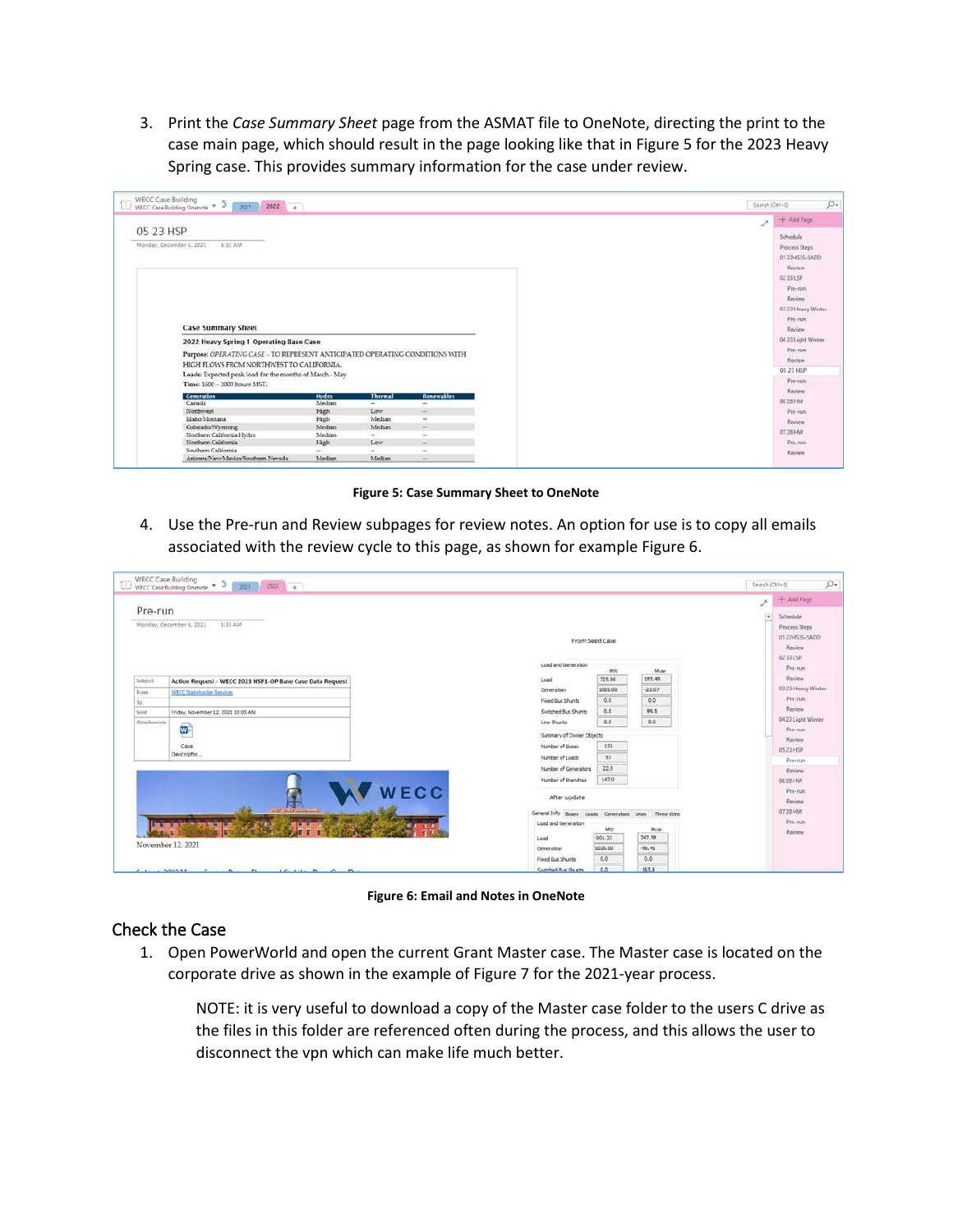| Master Transmission Model<br>$\overline{\mathbf{v}}$                                                                                  |                                                                                               | $\times$<br>п                                                                                                                        |
|---------------------------------------------------------------------------------------------------------------------------------------|-----------------------------------------------------------------------------------------------|--------------------------------------------------------------------------------------------------------------------------------------|
| View<br>File<br>Share<br>Home                                                                                                         |                                                                                               | $\land$ $\bullet$                                                                                                                    |
| & Cut<br>è<br>W <sub>"</sub> Copy path<br><b>Pin to Quick</b><br>Copy<br>Paste<br>Move<br><b>F</b> Paste shortcut<br>$to -$<br>access | Thew item •<br>o h<br>ŧ<br>Easy access *<br>Delete Rename<br>New<br>Copy<br>folder<br>to<br>٠ | <b>D</b> Open<br>Select all<br><b>Z</b> Edit<br>HR Select none<br>Properties<br><b>Ref</b> Invert selection<br><b>B</b> History<br>٠ |
| Clipboard                                                                                                                             | New<br>Organize                                                                               | Select<br>Open                                                                                                                       |
| « Depts »<br>$\leftarrow$                                                                                                             | TDSystemsEngineering > Transmission Planning > 2021 > Master Transmission Model               | Search Master Transmission<br>Ō<br>$\circ$<br>$\checkmark$                                                                           |
| <b>PnC</b> Development                                                                                                                | $\wedge$<br>$+$ ^<br>Name                                                                     | Size<br>Type<br>Date modified                                                                                                        |
| Recruiting                                                                                                                            | À<br>Archive                                                                                  | <b>File folder</b><br>11/24/2021 12:40 PM                                                                                            |
| <b>Relay Settings</b>                                                                                                                 | À<br><b>Aux Files</b>                                                                         | <b>File folder</b><br>6/11/2021 9:25 AM                                                                                              |
| <b>Standards</b>                                                                                                                      | Docs<br>À                                                                                     | 7/19/2021 1:56 PM<br><b>File folder</b>                                                                                              |
| <b>SUB</b>                                                                                                                            | Load Forecast<br>$\mathcal{R}$                                                                | <b>File folder</b><br>8/17/2021 11:14 PM                                                                                             |
| <b>Transmission Planning</b>                                                                                                          | 2021 Oneline.pwd<br>À                                                                         | 7/29/2021 4:45 PM<br><b>PWD File</b><br>252 KB                                                                                       |
| TDSystemsEngineering                                                                                                                  | Grant MASTER Case.pwb<br>À                                                                    | 11/24/2021 1:55 PM<br>PowerWorld Binary<br>31,954 KB                                                                                 |
| Template Package Record Rev1                                                                                                          | PWD Oneline 2021 ML.pwd<br>À<br>E                                                             | <b>PWD File</b><br>3/25/2021 11:44 PM<br>446 KB                                                                                      |
| <b>WECC Case Building</b>                                                                                                             | ReadMe.txt<br>À                                                                               | 1 KB<br>1/20/2021 1:23 PM<br><b>Text Document</b>                                                                                    |
| <b>Work</b>                                                                                                                           | $\mathcal{R}$                                                                                 |                                                                                                                                      |
| <b>WSU</b>                                                                                                                            | À                                                                                             |                                                                                                                                      |
| OneDrive - Grant County PUD                                                                                                           |                                                                                               |                                                                                                                                      |

**Figure 7: File Location of Master Model**

- <span id="page-8-0"></span>2. Navigate to the Owner tab, right-click on Grant PUD, and select Show Dialogue. Screen grab the dispatch and objects section and paste in the OneNote page. This provides a simple display of before/after condition of the case.
- 3. Establish the Difference Case by navigating to the Tools menu, selecting the *Difference Case* icon, and clicking the *Set Present as Base* item. This saves the Master case parameters into memory. It does not matter that the Master case has a certain generation and load dispatch inherited from whatever seasonal case was used to create the master as we are only concerned at this stage with the accuracy of the system topology. Gen and load dispatch is set/verified in a later step.

| 19 · 野暑共居器皿⊗器 · 1                                                                                                                                                                                                                                         | System Scaling - Case: Grant MASTER Case.pwb Status: Initialized   Simulator 22                                                                                                                                                                                                                                                                                                                                                                                                                                                                                                      | <b>STEP</b><br>D.<br>团<br>$\Box$<br>$\times$                                        |  |  |  |
|-----------------------------------------------------------------------------------------------------------------------------------------------------------------------------------------------------------------------------------------------------------|--------------------------------------------------------------------------------------------------------------------------------------------------------------------------------------------------------------------------------------------------------------------------------------------------------------------------------------------------------------------------------------------------------------------------------------------------------------------------------------------------------------------------------------------------------------------------------------|-------------------------------------------------------------------------------------|--|--|--|
| Case Information<br>File                                                                                                                                                                                                                                  | Add Ons<br>Window<br>Onelines<br>Draw<br>Tools<br><b>Options</b>                                                                                                                                                                                                                                                                                                                                                                                                                                                                                                                     | $\Box$<br>$\times$<br>$\overline{\phantom{0}}$                                      |  |  |  |
| $(x)$ Abort<br>⊞<br><b>Edit Mode</b><br><b>国</b> Log<br><b>Solve Power</b><br>Run Mode<br>Script<br>Flow - Newton<br>Mode<br>Log                                                                                                                          | 闘<br>$\frac{d}{dx}$<br>Fault Analysis v<br>$\frac{85\%}{110\%}$<br>o<br>$\overline{\phantom{a}}$<br>T<br>∆ٍ∆<br>$\Delta x$<br>Solve $\sim$<br><b>3</b> Time Step Simulation<br>Other $\sim$<br><b>CTG Combo</b><br>$RAS + CTG$<br>Simulator<br>Limit<br><b>Difference</b><br>Contingency<br>Sensitivities<br>Model<br>Connections<br>Scale<br>Restore $\vee$<br>Line Loading Replicator<br><b>Options</b><br>Case Info ~<br>$\sim$<br>Monitoring<br>Case ~<br>Case<br>Explorer<br>Analysis<br>Analysis<br>$\sim$<br><b>Power Flow Tools</b><br><b>Run Mode</b><br>Ax Difference Case | Equivalencing v<br>Modify Case ~<br>Renumber $\vee$<br><b>Edit Mode</b><br>$\wedge$ |  |  |  |
| Object Type to Scale By                                                                                                                                                                                                                                   | Present Topological Differences From Base                                                                                                                                                                                                                                                                                                                                                                                                                                                                                                                                            |                                                                                     |  |  |  |
| Bus<br>Owner Injection Group<br>Zone<br>Area                                                                                                                                                                                                              | Set Present as Base                                                                                                                                                                                                                                                                                                                                                                                                                                                                                                                                                                  |                                                                                     |  |  |  |
| Select Buses to be Scaled                                                                                                                                                                                                                                 |                                                                                                                                                                                                                                                                                                                                                                                                                                                                                                                                                                                      |                                                                                     |  |  |  |
| Add to Scaling                                                                                                                                                                                                                                            | <b>Clear Base Case</b><br><b>Buses (filtered)</b><br>Areas Zones Super Areas<br>Set Present as Base                                                                                                                                                                                                                                                                                                                                                                                                                                                                                  |                                                                                     |  |  |  |
| Areas                                                                                                                                                                                                                                                     | Key Field Type Primary<br>臨井 38 路 叠 量<br>- Records * Geo * Set * Columns * 国* 闘* 鬱* 予勝* 黴 flx) * 囲<br>厚<br>Opt                                                                                                                                                                                                                                                                                                                                                                                                                                                                       |                                                                                     |  |  |  |
| Zones                                                                                                                                                                                                                                                     | <b>Present Mode</b><br>$\checkmark$<br>Number<br>Scale?<br>Name                                                                                                                                                                                                                                                                                                                                                                                                                                                                                                                      |                                                                                     |  |  |  |
| <b>Buses</b>                                                                                                                                                                                                                                              | <b>Base Mode</b><br>10000<br>2ST TAP<br><b>NO</b>                                                                                                                                                                                                                                                                                                                                                                                                                                                                                                                                    |                                                                                     |  |  |  |
| Remove from Scaling                                                                                                                                                                                                                                       | <b>NO</b><br>10004 ALCAZAR<br><b>Difference Mode</b>                                                                                                                                                                                                                                                                                                                                                                                                                                                                                                                                 |                                                                                     |  |  |  |
| Areas                                                                                                                                                                                                                                                     | 10005 ALCAZAR<br><b>NO</b><br><b>10006 ALIRE T</b><br><b>NO</b><br><b>Change Mode</b>                                                                                                                                                                                                                                                                                                                                                                                                                                                                                                |                                                                                     |  |  |  |
| Zones                                                                                                                                                                                                                                                     | <b>10007 ALLISON#</b><br><b>NO</b>                                                                                                                                                                                                                                                                                                                                                                                                                                                                                                                                                   |                                                                                     |  |  |  |
|                                                                                                                                                                                                                                                           | Show Present Base in Difference and Change<br><b>NO</b><br>10008 ALLISON                                                                                                                                                                                                                                                                                                                                                                                                                                                                                                             |                                                                                     |  |  |  |
| <b>Buses</b>                                                                                                                                                                                                                                              | <b>NO</b><br>10009 ALLISONT<br><b>Change Mode Tolerances</b><br>10010 AMRROSIA<br><b>NO</b>                                                                                                                                                                                                                                                                                                                                                                                                                                                                                          |                                                                                     |  |  |  |
| Note: Scaling is done on the BUSES chosen regardless of the area or zone specification. Options for Areas, Zones, and Super Areas are included only to aid in selecting and unselecting blocks of buses to be scaled. This is<br>than their terminal bus. |                                                                                                                                                                                                                                                                                                                                                                                                                                                                                                                                                                                      |                                                                                     |  |  |  |

- 4. Without closing PowerWorld, go to the File menu and open the case under review.
- 5. Go back to the Tools/Difference Case icon, and this time select *Present Topological Differences from Base…* This step displays all the changes it would take to update the current case topology to match the Master case topology.
- 6. Create the Difference .aux file by navigating to the bottom of the Difference tool window and selecting *Save To* then *Complete Model*.
- 7. Set the options as shown in [Figure 8](#page-9-0) and select *OK*. The Master case filters and Aux File Export are set to limit the export items to those owned by Grant.